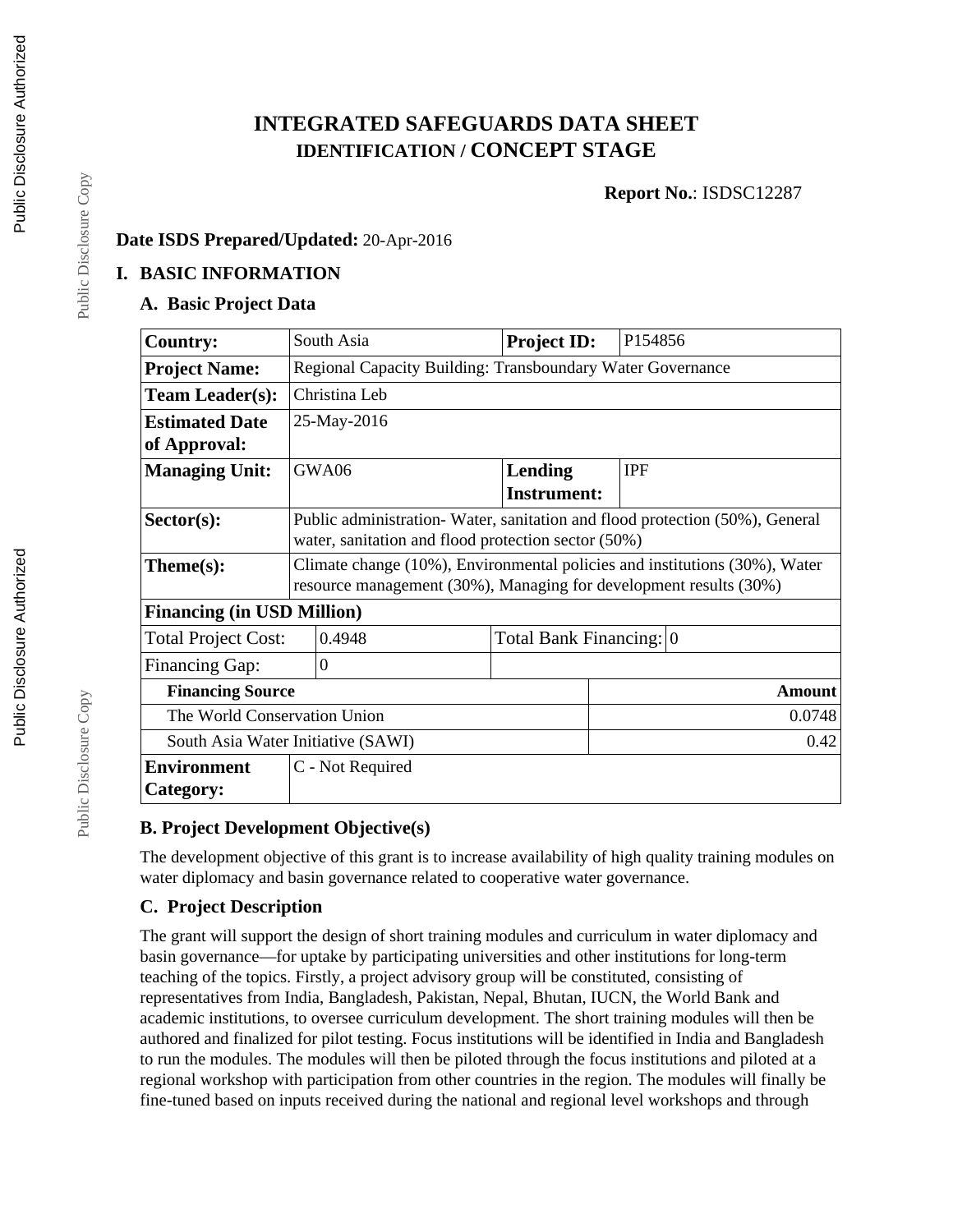consultations with experts and institutions stationed in South Asia. At the closing of the grant, the modules/curriculum will be ready for roll-out and institutionalization across the region (into government training agencies and academic programs in universities).

The training modules/curriculum will aim to build capacity at the policy and technical levels, with a focus on transboundary water governance and hydro-diplomacy at the basin and sub-basin levels for policymakers, water agency technical staff, and students. With a goal to institutionalize and ensure sustainability of teaching on these subjects, the modules/curriculum will support current and future decision makers to identify and consider transboundary and cooperative water governance as a policy option, and to negotiate and handle sensitive inter- and intra-state water resources issues in bilateral and multilateral contexts. Importantly, the content will relate water cooperation to cooperation in other areas, such as electricity, navigation, national security, creation of economic corridors, and jobs growth to facilitate an environment of overall meaningful cooperation in the Indus, Ganges, and Brahmaputra basins.

#### Component 1: Development of Training Modules/Curriculum (US\$122,000)

Seven content modules will be developed by a team of ten authors from at least two countries in the South Asia region. Lecture notes, case studies, presentations, role-plays, individual and group exercises, films, background reference material, and interaction with those who have carried out negotiations on water will enrich the content of each module. Further refinements will be made to the module after pilot testing workshops. The output of this component will comprise of designed curriculum, training modules and a basic e-module on the topics of water diplomacy and basin governance for uptake by participating universities and other institutions for long-term teaching of the topics.

#### Component 2: Pilot Testing of Modules (US\$ 215,000)

The modules will be pilot tested in India and Bangladesh, and at a regional workshop, to select policymakers and practitioners for their utility and effectiveness before rollout. The modules will then be presented to institutions from other countries of the region for potential future uptake and teaching. Support will be provided to agencies and academic institutions to adapt and integrate the short training modules into long-term running courses. The outputs of this component are national and regional pilot testing workshops on training module/curriculum content.

#### Component 3: Program Management and Dissemination (US\$83,000 from SAWI + US\$ 74,800 from IUCN)

This component will fund dissemination of course material and information about available training programs, including through an e-discussion forum; as well as management of the implementation of this regional grant through various IUCN country offices.

#### **D. Project location and salient physical characteristics relevant to the safeguard analysis (if known)**

Project Location: South Asia Region

Salient Physical Characteristics: None; this is a capacity building activity with no physical interventions.

#### **E. Borrower's Institutional Capacity for Safeguard Policies**

Not required. This project will not have any safeguard implications.

## **F. Environmental and Social Safeguards Specialists on the Team**